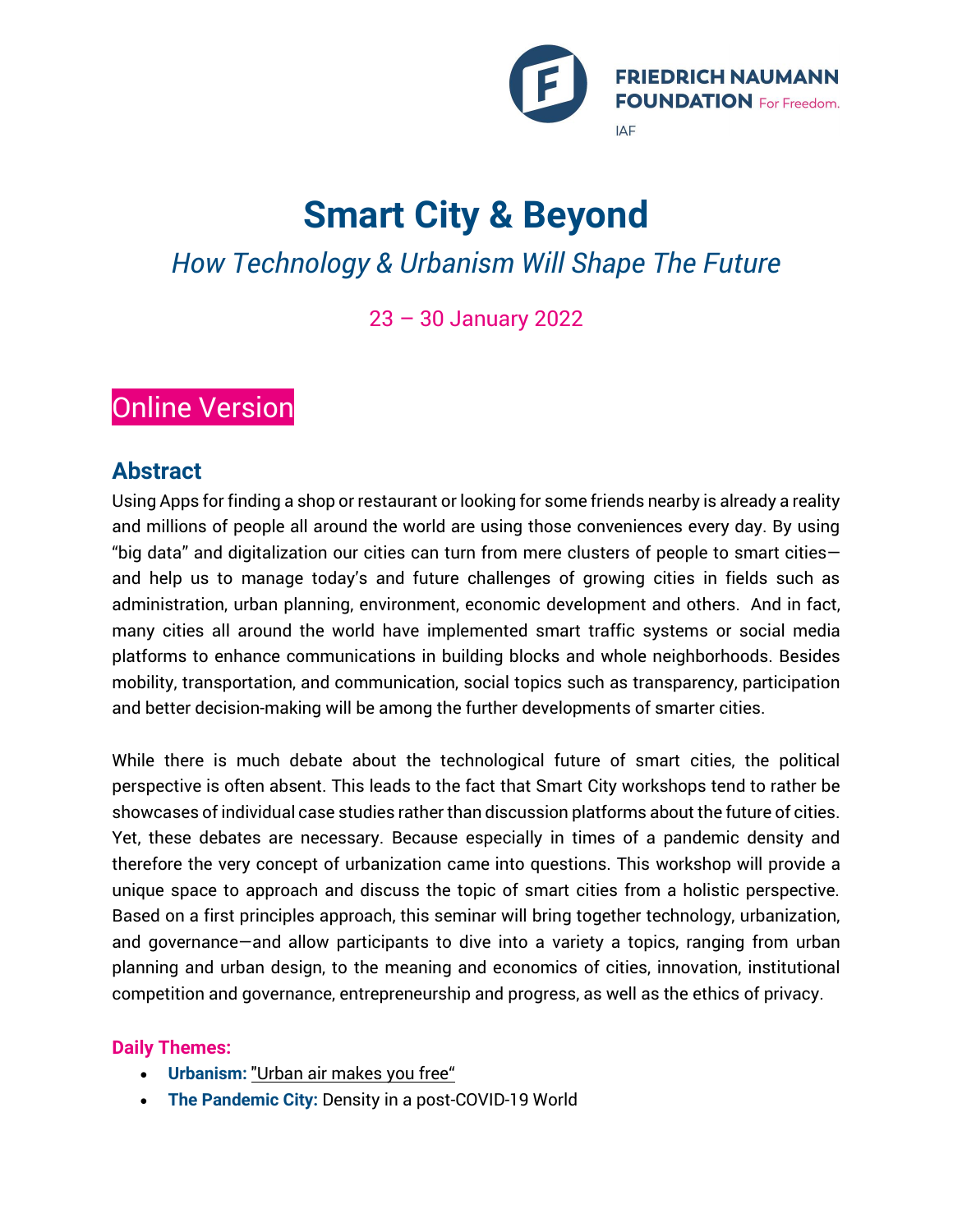- **Order Without Design:** Urban Planning vs. Neighborhood Control
- **Roadshow:** Smart Cities All Around the World
- **Killer App:** How Software Eats the World
- **Big Tech & Control:** Democracy, Control & Grassroots Participation

**Duration:** 9 days, 6 full content days + 2 onboarding/logistics etc. + 1 final hackathon

#### **Logistics/ Needs:**

- Zoom (for daily check-in, online lecturers and expert sessions)
- Discord (platform to connect)
- YouTube Videos (for task explanations and context)
- Notion (for resources and eLearning components)
- GSuite (for cooperative group work)
- Participants are expected to have smartphones or other cameras/recording devices

### **Participation Requirements**

Participants successfully qualify if they fulfill the following requirements:

- 80% of the Video Tasks fulfilled (8 out of 10)
- 80% of the Expert Sessions attended (4 out of 5)
- 70% of the Daily-Check-in Session attended (5 out of 7)

All successful participants will be awarded an official certificate by the International Academy for Leadership for completing this course and enter into the IAF Alumni network.

### **Facilitators**



#### **Sven Gerst**

Sven Gerst is a PhD Student in Political Philosophy at the Department of Political Economy at King's College London His research mainly focuses on matters of global justice, democratic responsibility, and individual accountability. At King's College London, Sven also teaches courses on political

and economic philosophy, environmental economics, meta-ethics, and contemporary issues in applied ethics. He holds a M.Sc. in Philosophy from the London School of Economics and Political Science (LSE) as well as a M.Sc. in Management from the University of Mannheim. Previously, he also studied at Harvard University, St. Petersburg State University, and National Taiwan University.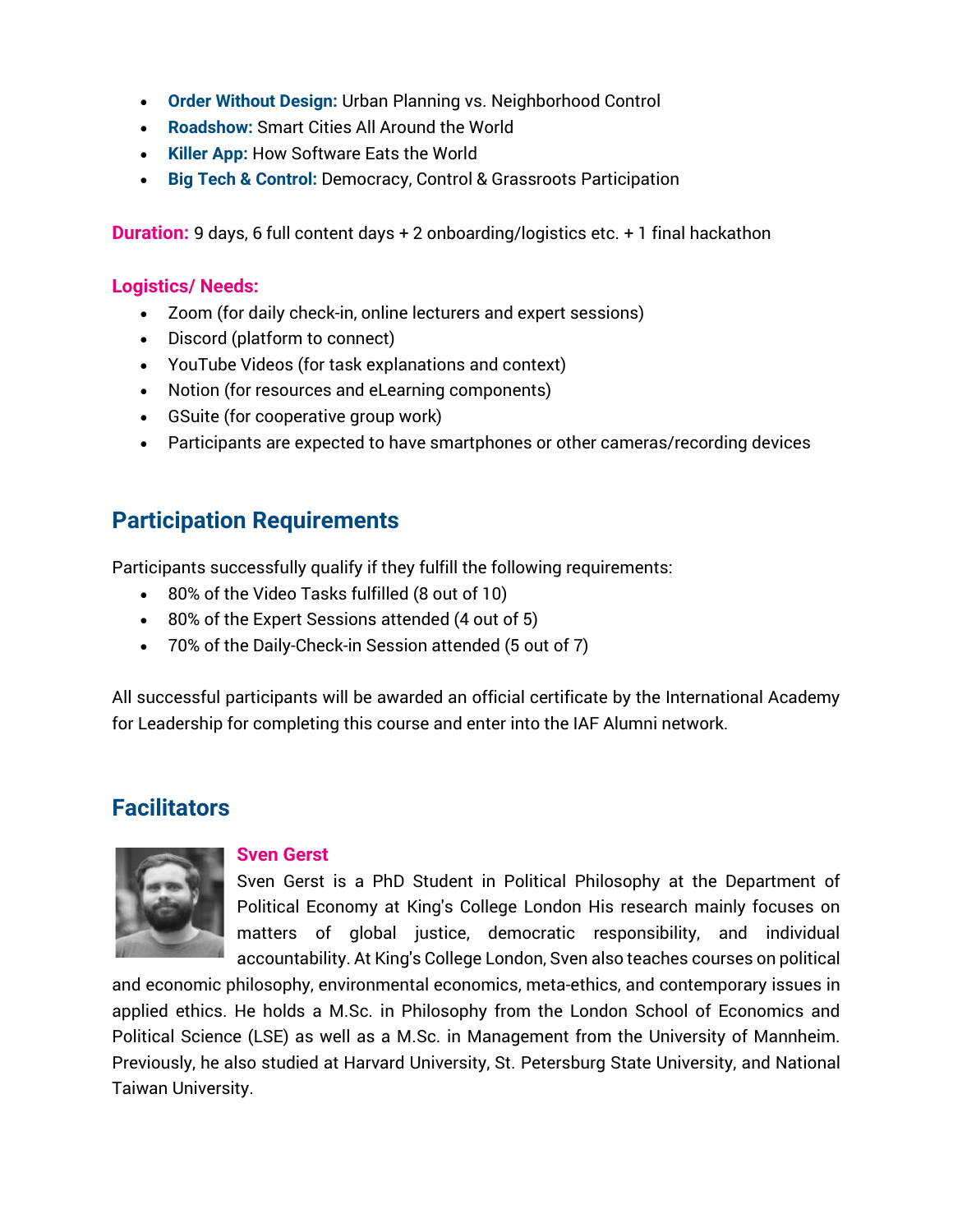

#### **Armin Reinartz**

Armin Reinartz is the founder of ARC Consulting, a Germany-based company supporting organizations around the world with projects, programs and questions related to innovation, technology, future trends, and China. Armin holds a Master's Degree of Public Policy from Peking University in Beijing, and

a Master's Degree of Modern East Asian Studies from the University of Duisburg-Essen, in Duisburg, Germany. For more than a decade, Armin has been working in the field of innovation, project management, political development and Asian geo-politics. After his years in Beijing, he moved to Bangkok, Thailand, where he worked with the regional office of the Friedrich Naumann Foundation (FNF) for Freedom, supporting NGOs, Social Startups and other partner organizations in countries as diverse as Taiwan, Myanmar, Malaysia or Korea. In 2017, Armin established and led the FNF's Global Innovation Hub & Greater China Office, based in Hong Kong. Here, Armin further developed a strong network and expertise in scouting, adapting and implementing innovation in large organizations and supporting Startup ecosystems, as well as how policy makers and companies can succeed or fail to deal with China. A keen Design Thinker, Armin is passionate about the intersection of technology, innovation and people development. To this end he has been co-creating and facilitating various workshops and programs in the fields of innovation, smart cities, Design Thinking, politics, and future trends around the world, and at the International Academy for Leadership in Germany.



#### **Hannah Maxie Frost**

Hannah Maxie Frost has been working at the Vienna University of Economics and Business since November 2017. From 2017-2020 she was responsible for the project communication management of the 'Sustainability Challenge', a transdisciplinary master course with a service learning and start-up track.

At the moment she is working as head of research and dissemination for the Erasmus+ Knowledge Alliance 'SDGs Labs' and as start-up trainer and mentor for the Erasmus+ Knowledge Alliance 'BUILD'. She has a background in international cultural and business studies, urban development, as well as international development studies. Her main interests are competencies and skills for change makers, as well as the development of new and transdisciplinary curricula and learning environments for higher education institutions and startup programmes dedicated to sustainability, value creation and impact.

### **The Foundation**

We, the Friedrich Naumann Foundation for Freedom, promote individual liberty, free and open societies and free markets in Germany and throughout the world. To us freedom is the guiding principle in policy making. We believe that free and open societies are the only societies that